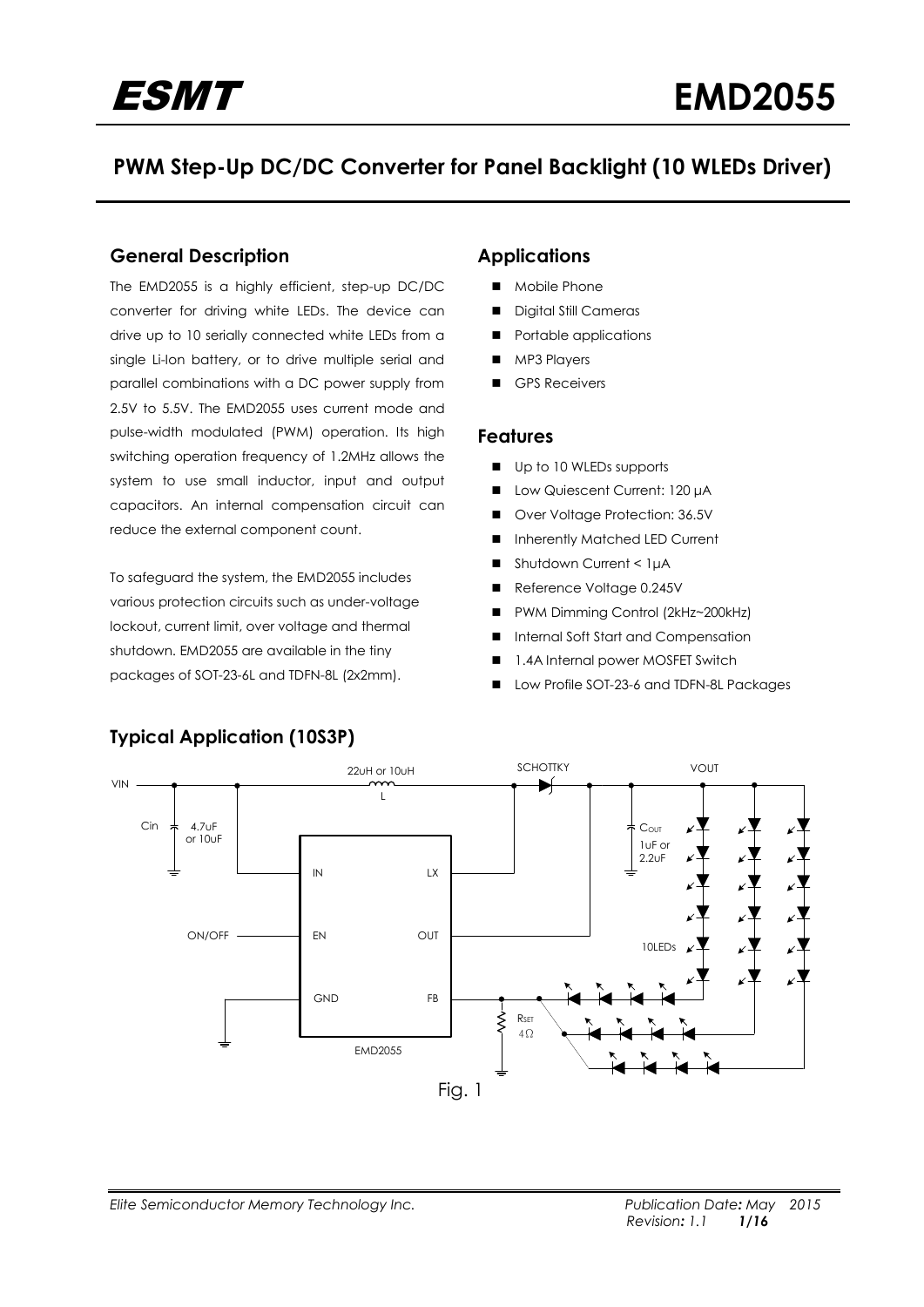

## **Connection Diagram**





| EMD2055-00VC06NRR |                                 |  |  |  |
|-------------------|---------------------------------|--|--|--|
| OO.               | Output voltage                  |  |  |  |
| VC <sub>06</sub>  | SOT-23-6L Package               |  |  |  |
| <b>NRR</b>        | RoHS & Halogen free package     |  |  |  |
|                   | Rating: $-40$ to 85 $\degree$ C |  |  |  |
|                   | Package in Tape & Reel          |  |  |  |

| <b>GND</b>    |                |                 | 8              | LX        |
|---------------|----------------|-----------------|----------------|-----------|
| $\mathsf{IN}$ | $\overline{2}$ | 9<br><b>GND</b> | $\overline{7}$ | <b>NC</b> |
| OUT           | 3              |                 | 6              | FB        |
| EN            | 4              |                 | 5              | GND       |

### EMD2055-00FK08NRR

| OO.                             | Output voltage              |  |  |  |
|---------------------------------|-----------------------------|--|--|--|
| FK08                            | <b>TDFN-8L Package</b>      |  |  |  |
| NRR                             | RoHS & Halogen free package |  |  |  |
| Rating: $-40$ to 85 $\degree$ C |                             |  |  |  |
|                                 | Package in Tape & Reel      |  |  |  |

## **Order, Marking & Packing Information**

| Package            | Vout       | <b>Product ID</b>        | <b>Marking</b>                                                                                                                           | Packing                        |
|--------------------|------------|--------------------------|------------------------------------------------------------------------------------------------------------------------------------------|--------------------------------|
| SOT-23-6L          | Adjustable | <b>EMD2055-00VC06NRR</b> | 5<br>6<br>2055<br><b>Tracking Code</b><br>$\overline{\mathbf{3}}$<br>$\overline{c}$<br>PIN1 DOT                                          | Tape &<br>Reel<br><b>3Kpcs</b> |
| TDFN-8L<br>(2x2mm) | Adjustable | <b>EMD2055-00FK08NRR</b> | $^{\rm 8}$<br>$\overline{5}$<br>6<br>$\overline{7}$<br>2055<br><b>Tracking Code</b><br>3<br>$\overline{4}$<br>$\overline{2}$<br>PIN1 DOT | Tape &<br>Reel<br><b>3Kpcs</b> |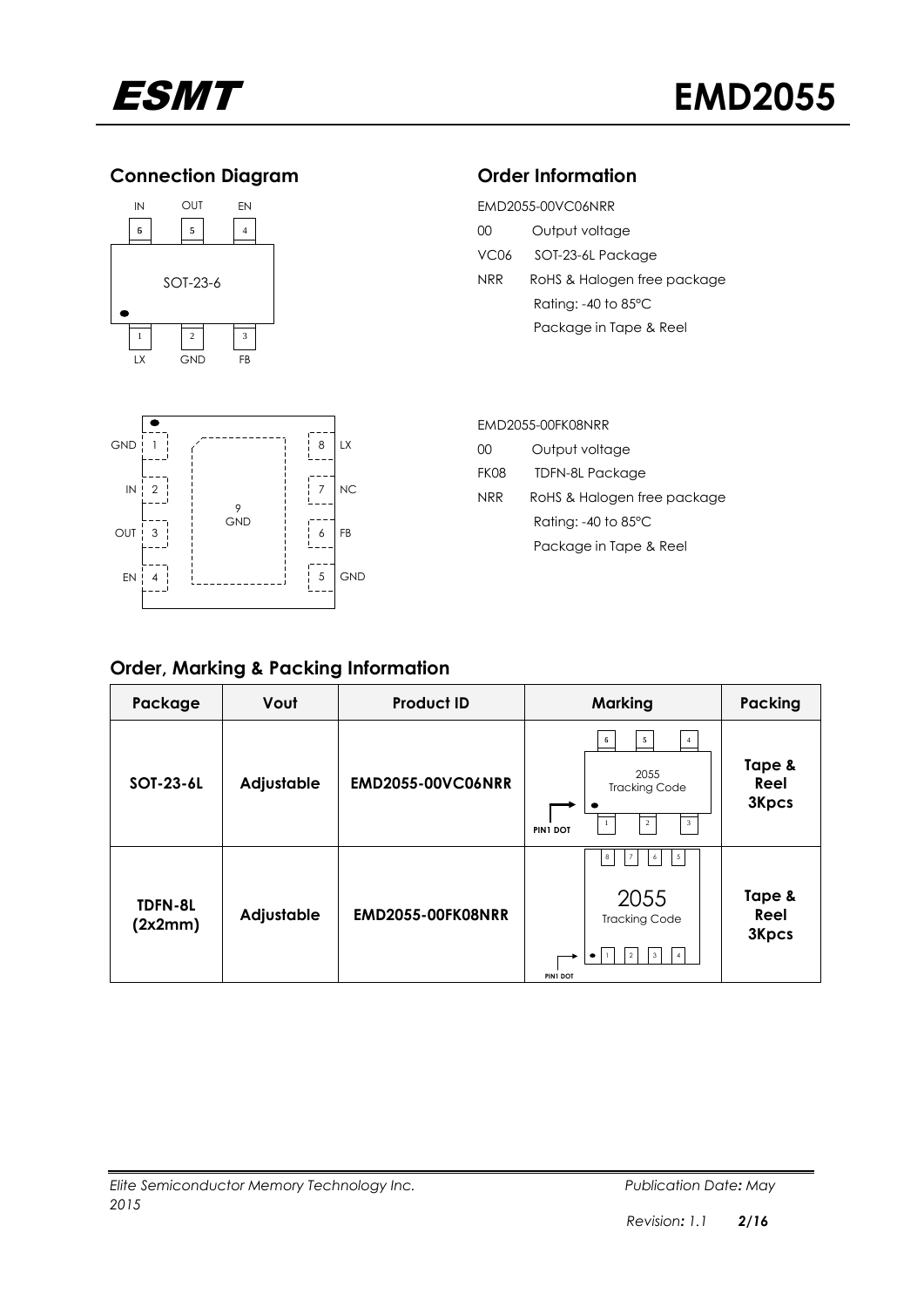

## **Function Block**



#### **Pin Functions**

| <b>Pin Name</b> | SOT-23-6L<br>Pin $#$ | <b>TDFN-8L</b><br>Pin $#$                        | <b>Function</b>                                                                                                                |  |
|-----------------|----------------------|--------------------------------------------------|--------------------------------------------------------------------------------------------------------------------------------|--|
| <b>LX</b>       |                      | Switch Pin.<br>8<br>Connect inductor/diode here. |                                                                                                                                |  |
| <b>GND</b>      | 2                    | 1, 5, 9                                          | Ground Pin.                                                                                                                    |  |
| <b>FB</b>       | 3                    | 6                                                | Feedback Pin.<br>Reference voltage is 0.245V, connect cathode of<br>lowest LED and resistor here.                              |  |
| EN              | 4                    | 4                                                | Chip Enable Pin and PWM Dimming Control Pin.<br>Connect to 1.2V or higher to enable device, 0.4V<br>or less to disable device. |  |
| <b>OUT</b>      | 5                    | 3                                                | <b>Over Voltage Protection Pin.</b>                                                                                            |  |
| IN              | 6                    | $\mathbf{2}$                                     | Input Voltage Pin.                                                                                                             |  |
| <b>NC</b>       | N/A                  |                                                  | Not connected.                                                                                                                 |  |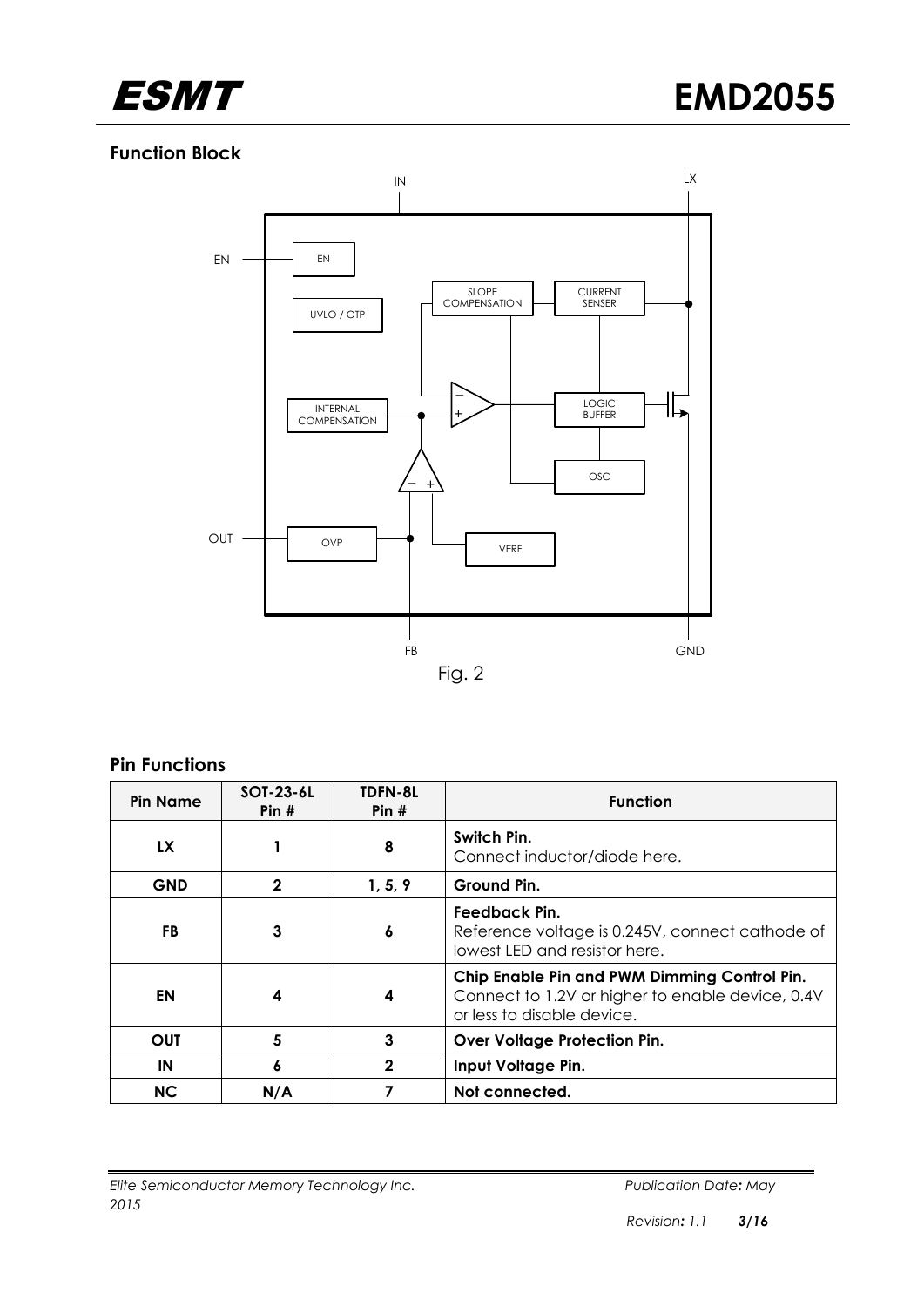

## **Absolute Maximum Ratings**

#### **Devices are subjected to failure if they stay above absolute maximum ratings**

| Input Voltage             | $-0.3V$ to 6V  | Operating Temperature Range          | $-40^{\circ}$ C to 85 $^{\circ}$ C  |
|---------------------------|----------------|--------------------------------------|-------------------------------------|
| EN, VFB Voltages          | $-0.3V$ to VIN | Storage Temperature                  | $-65^{\circ}$ C to 150 $^{\circ}$ C |
| LX, OUT Voltage           | $-0.3V$ to 40V | Junction Temperature                 | 150°C                               |
| <b>ESD Susceptibility</b> | HBM 2kV        | Lead Temperature (Soldering, 10 sec) | $260^{\circ}$ C                     |
|                           | <b>MM 200V</b> |                                      |                                     |

### **Thermal data**

| Package       | <b>Thermal resistance</b>  | Parameter        | Value             |
|---------------|----------------------------|------------------|-------------------|
|               | $\theta_{JA}$ (Note 2)     | Junction-ambient | $250^{\circ}$ C/W |
| SOT-23-5      | $\theta_{\rm JC}$ (Note 3) | Junction-case    | $81^{\circ}$ C/W  |
| TDFN-8        | $\theta_{JA}$ (Note 2)     | Junction-ambient | 165°C/W           |
| $(2x2$ mm $)$ | $\theta_{\rm JC}$ (Note 3) | Junction-case    | $24^{\circ}$ C/W  |

**Note 1:** T<sub>J</sub> is a function of the ambient temperature T<sub>A</sub> and power dissipation  $P_D$  (T<sub>J</sub> = T<sub>A</sub> + (P<sub>D</sub>) \* (165°C/W)).

**Note 2:** θ<sub>JA</sub> is measured in the natural convection at T<sub>A</sub>=25℃ on a highly effective thermal conductivity test board (2 layers , 2S0P ) according to the JEDEC 51-7 thermal measurement standard.

**Note 3:** θ<sub>JC</sub> represents the heat resistance between the chip and the package top case.

## **Electrical Characteristics**

| <b>PARAMETER</b>                   | <b>TEST CONDITION</b>  | <b>MIN</b> | <b>TYP</b> | <b>MAX</b>   | <b>UNIT</b>    |
|------------------------------------|------------------------|------------|------------|--------------|----------------|
| Input Voltage                      |                        | 2.5        |            | 5.5          |                |
| Under Voltage Lock Out             |                        | 1.8        |            | 2.4          | $\vee$         |
| <b>UVLO Hysteresis</b>             |                        |            | 0.1        |              | V              |
| Supply Current                     | Continuously Switching |            |            | $\mathbf{1}$ | m <sub>A</sub> |
| Quiescent Current                  | No Switching           |            | 120        |              | μA             |
| Shutdown Current                   | VEN < 0.4V             |            |            | 1            | UA             |
| Operation Frequency                |                        | 0.9        | 1.2        | 1.5          | MHz            |
| Maximum Duty Cycle                 |                        | 93         | 95         |              | $\%$           |
| Feedback Voltage                   |                        | 237.7      | 245        | 252.3        | mV             |
| <b>Thermal Shutdown Protection</b> |                        |            | 150        |              | °C             |
| Thermal Shutdown Hysteresis        |                        |            | 10         |              | $\mathrm{C}$   |
| Ron                                | $Isw = 200mA$          |            | 0.5        | 0.8          | ohm            |
| Current Limit                      |                        |            | 1.4        |              | A              |
| Shutdown Voltage Low               |                        | 0.4        |            |              | V              |
| Enable Voltage High                |                        |            |            | 1.2          | $\vee$         |
| <b>EN Leakage Current</b>          |                        |            | 1.0        |              | μA             |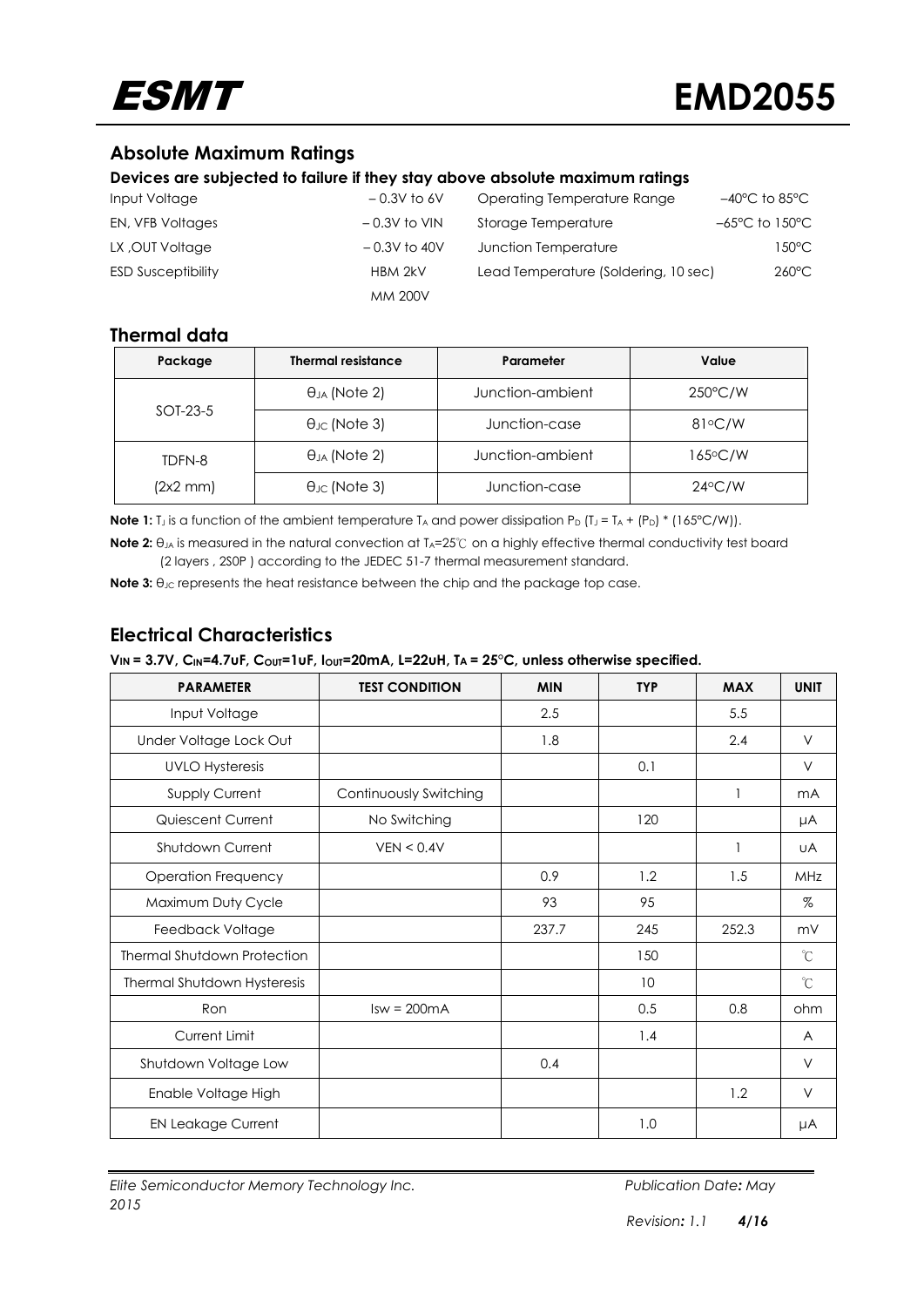

## **Electrical Characteristics**

| <b>PARAMETER</b>       | <b>TEST CONDITION</b> | <b>MIN</b> | <b>TYP</b> | <b>MAX</b> | <b>UNIT</b> |
|------------------------|-----------------------|------------|------------|------------|-------------|
| Maximum Output Voltage |                       |            | 36         |            |             |
| OVP                    |                       | 34         | 36.5       | 39         |             |
| <b>OVP Hysteresis</b>  |                       |            |            |            |             |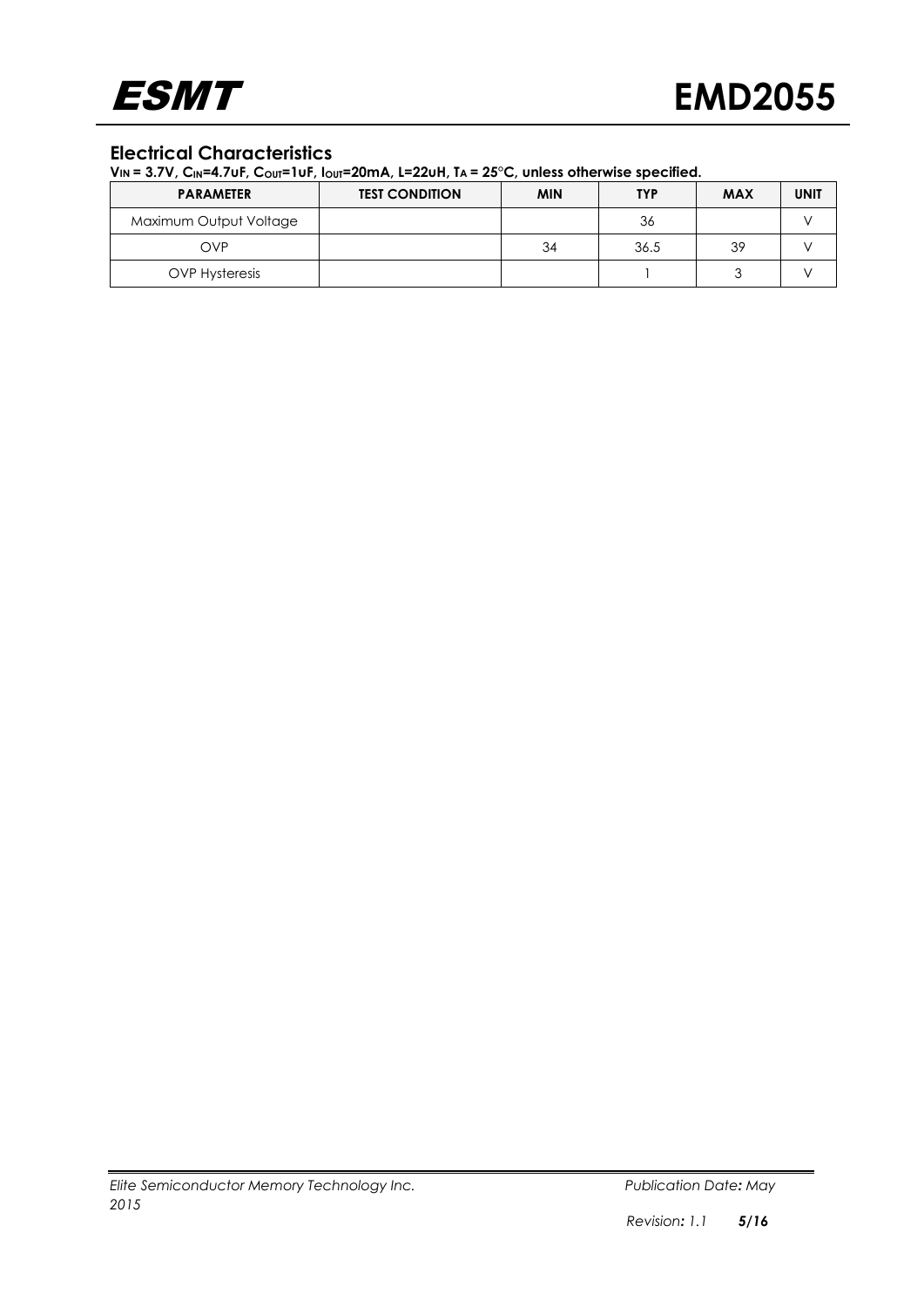## **Typical Performance Characteristics**

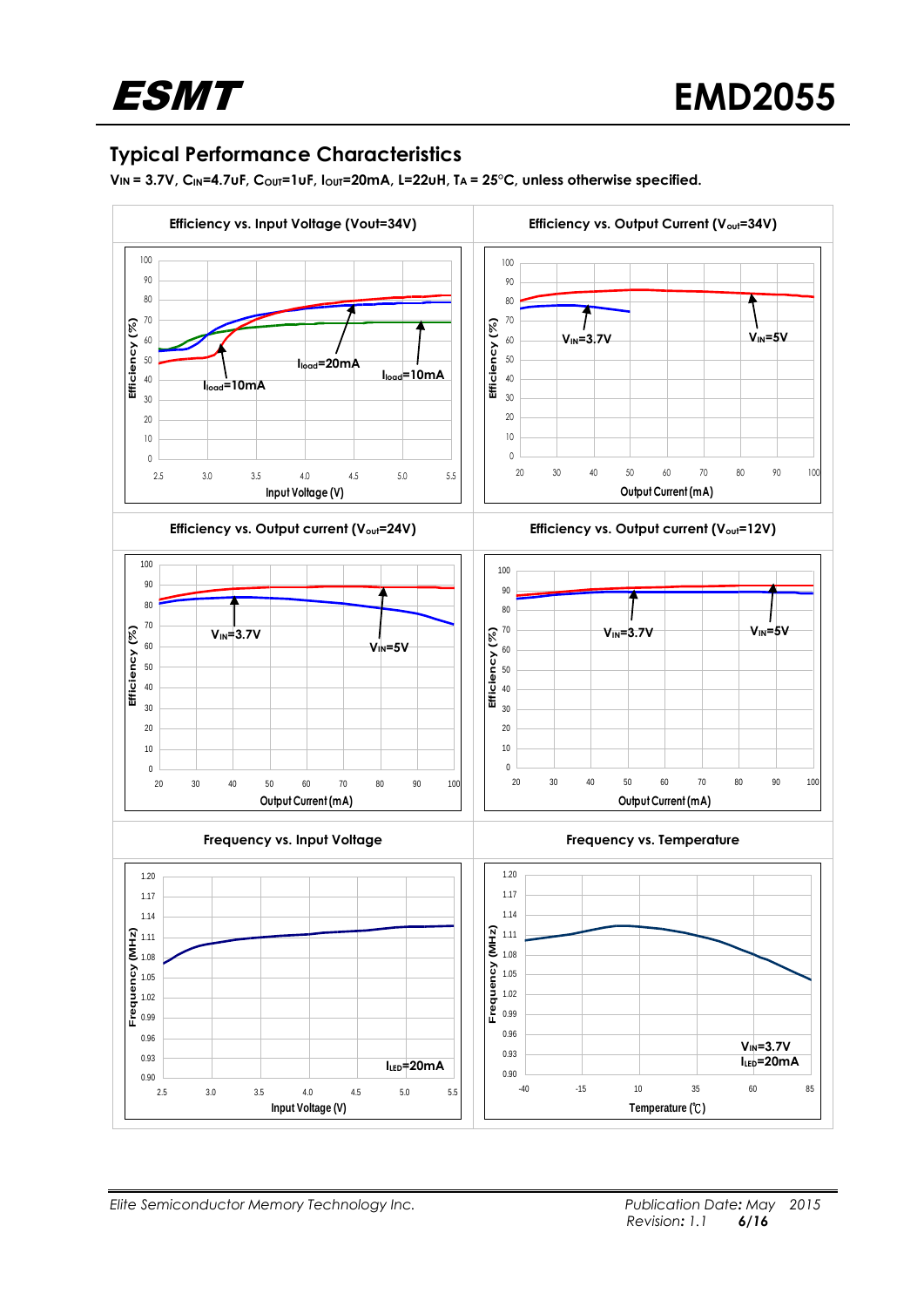## **Typical Performance Characteristics**

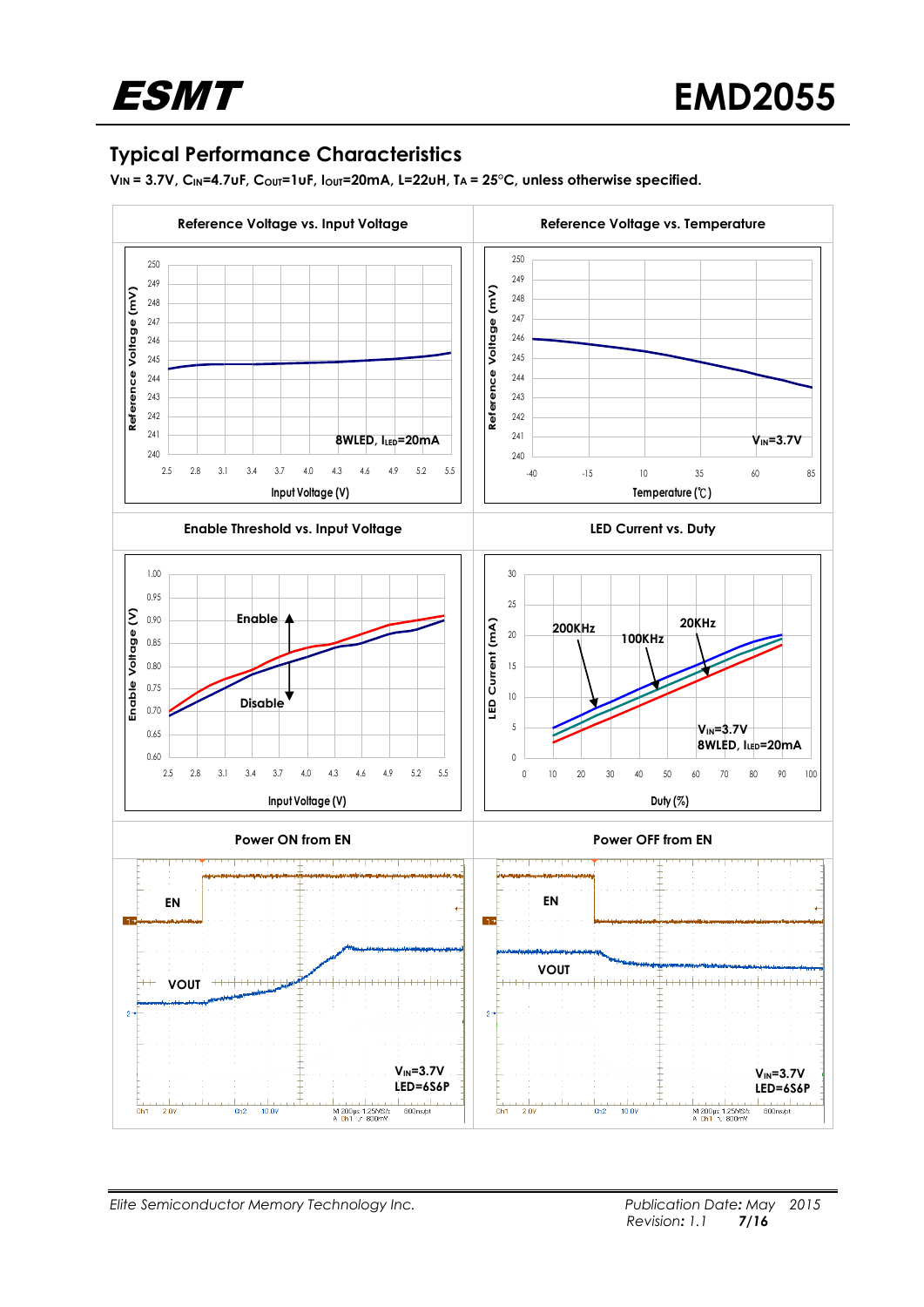## **Application Information**

#### **Detailed Description**

The EMD2055 is a constant frequency, current-mode boost DC-DC converter which can drive up to WLEDs 10S1P ~ 9S3P, depending on the input voltage range. The device can provide the well matched output current through each WLED serial chain to obtain uniform illumination. The fast operation frequency allows smaller inductor and input/output capacitors to be used.

During normal operation, the internal oscillator sends a pulse signal to set latch and turn on internal MOSFET each duty circle. A current sense voltage sums MOSFET current and slope signal connected to the negative terminal of the PWM comparator. When this signal voltage exceeds output voltage of the error amplifier, the PWM comparator sends a signal to reset the latch and turn off internal MOSFET. The output voltage of the error amplifier is magnified from the difference between reference voltage and feedback voltage. If the reference voltage is higher than feedback voltage, more current is delivered to the output; otherwise, less current is delivered.

#### **UVLO**

The EMD2055 provides Under-Voltage-Lock-Out (UVLO) protection. When VIN is lowered below UVLO threshold, the UVLO circuit will send a signal to turn off the internal power MOSFET, which will stop supplying output current. The 100mV hysteresis circuit in the UVLO circuit can prevent supply transients from causing a false restart. Once the VIN exceeds UVLO threshold again, the device will unlock the latch and turn on the internal power MOSFET to continue the normal operation.

#### **Enable / Disable**

The EMD2055 enters shutdown mode when EN pin voltage is less than 0.4V. During shutdown mode, all internal circuits of the EMD2055 are turned off and the quiescent current is reduced to less than 1uA. When the EN pin voltage is higher than 1.2V, the device will start operation.

The EN pin can also be used for dimming control by using a PWM modulated signal. The frequency of this PWM signal can range from 2kHz to 200kHz. The average LED driving current is directly proportional to the duty cycle of the PWM duty cycle, i.e., 0% duty cycle corresponding to zero WLEDs current and 100% duty cycle corresponding to full WLEDs current.

#### **OVP**

When any of the serially connected WLEDs chain is open, the boost control loop behaves as an open loop operation, which may cause damage on the LX pin due to excessive voltage. In order to prevent this damage from happening, the EMD2055 provides an Over-Voltage-Protection (OVP) circuit, with the protection threshold set at 41V. When LX pin exceeds 41V, the internal operation will be shut off.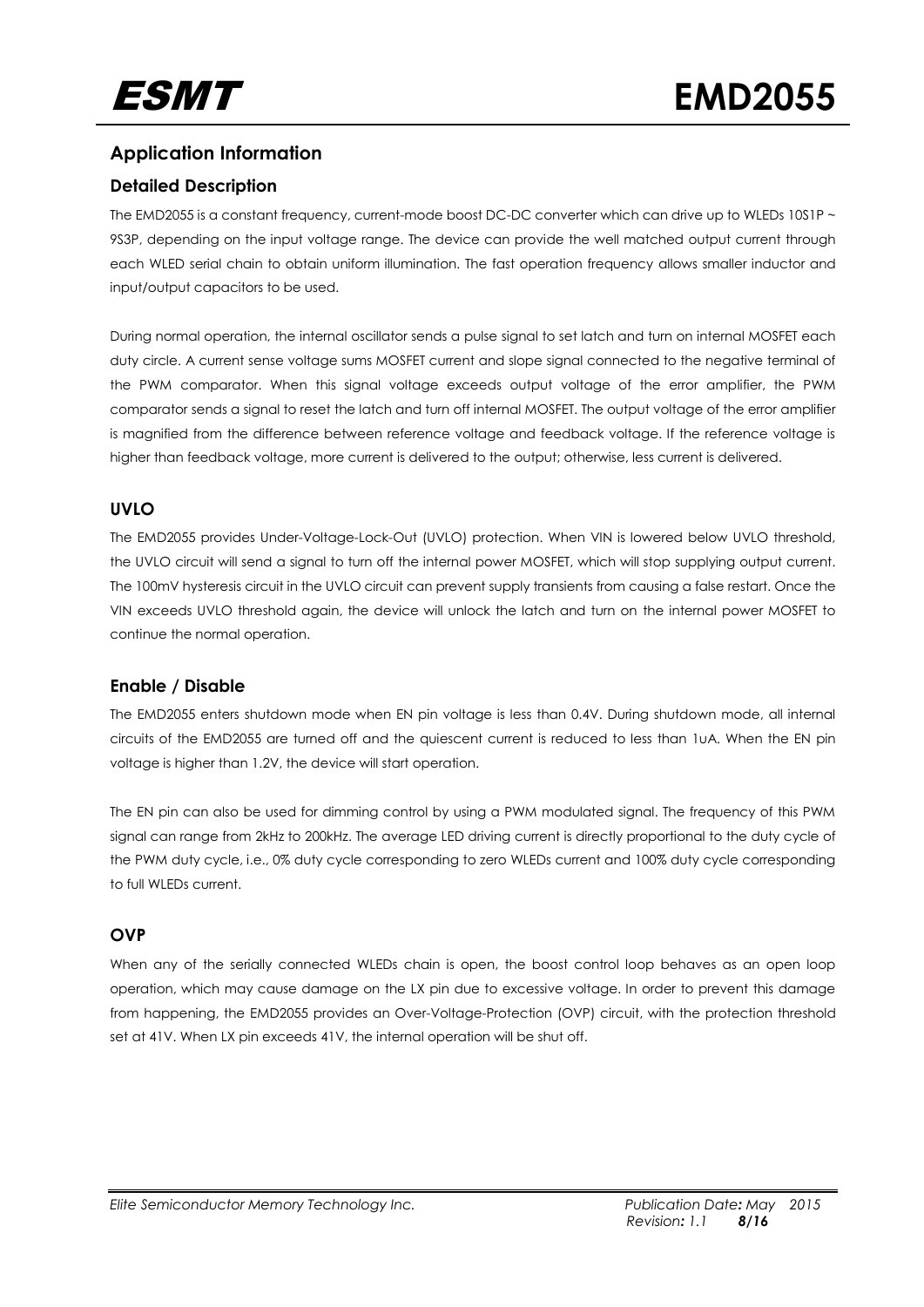

#### **OTP**

The internal thermal sensor will turn off the internal power MOSFET when the junction temperature exceeds 165℃. This Over-Temperature-Protection (OVT) circuit has a built-in 20℃ hysteresis.

## **LED Current Setting**

Referring to a typical application shown in Figure 1 the brightness of the WLED is controlled by adjusting the operating current. The EMD2055 regulates its operating current by adjusting the sense resistor (R<sub>SET</sub>), which is given by:

LED current =  $0.245V / R_{\text{SET}}$ 

### **LED Dimming Control**

#### a) Using a PWM signal to EN pin

With the PWM signal applied to the EN pin, the EMD2055 is correspondingly controlled ON or OFF by PWM signal. The LEDs alternate between zero and full programmed current. The average LED current increases proportionally with the duty cycle of the PWM signal. A 0% duty cycle PWM signal will turn off the EMD2055 and corresponds to zero LED current. A 100% duty cycle PWM signal turns on the LEDs continuously at full current. The minimum dimming frequency limit is due to error amplifier offset which will cause the larger LED current variation and the maximum dimming frequency limit is due to the boost converter startup time. In low PWM duty dimming signal, the filtered reference voltage is low and the error amplifier offset can cause bigger variation of the output current, that's not recommended to dimming it by the EN pin. The typical frequency range of the PWM signal is 2kHz to 200kHz.

 $V_{FB} = Duty \times 0.245V$ 

Where Duty = duty cycle of the PWM dimming signal 0.245V = internal reference voltage

b) Using a DC voltage to FB pin

Using a variable DC voltage to adjust the brightness is a popular method in some application. The dimming control using a DC voltage circuit is shown in figure 3. As the DC voltage increases, the current flows through R1 increasingly and the voltage drop on R1 increase, it causes LED current decrease. The LED current can be calculated by the following equation.

$$
I_{\scriptscriptstyle L\!I\!D}=\frac{V_{\scriptscriptstyle I\!B}-\frac{R1\times(V_{\scriptscriptstyle D\!C}-V_{\scriptscriptstyle I\!B})}{R2}}{R_{\scriptscriptstyle S\!E\!I}}
$$

Where VFB = 0.245 internal reference voltage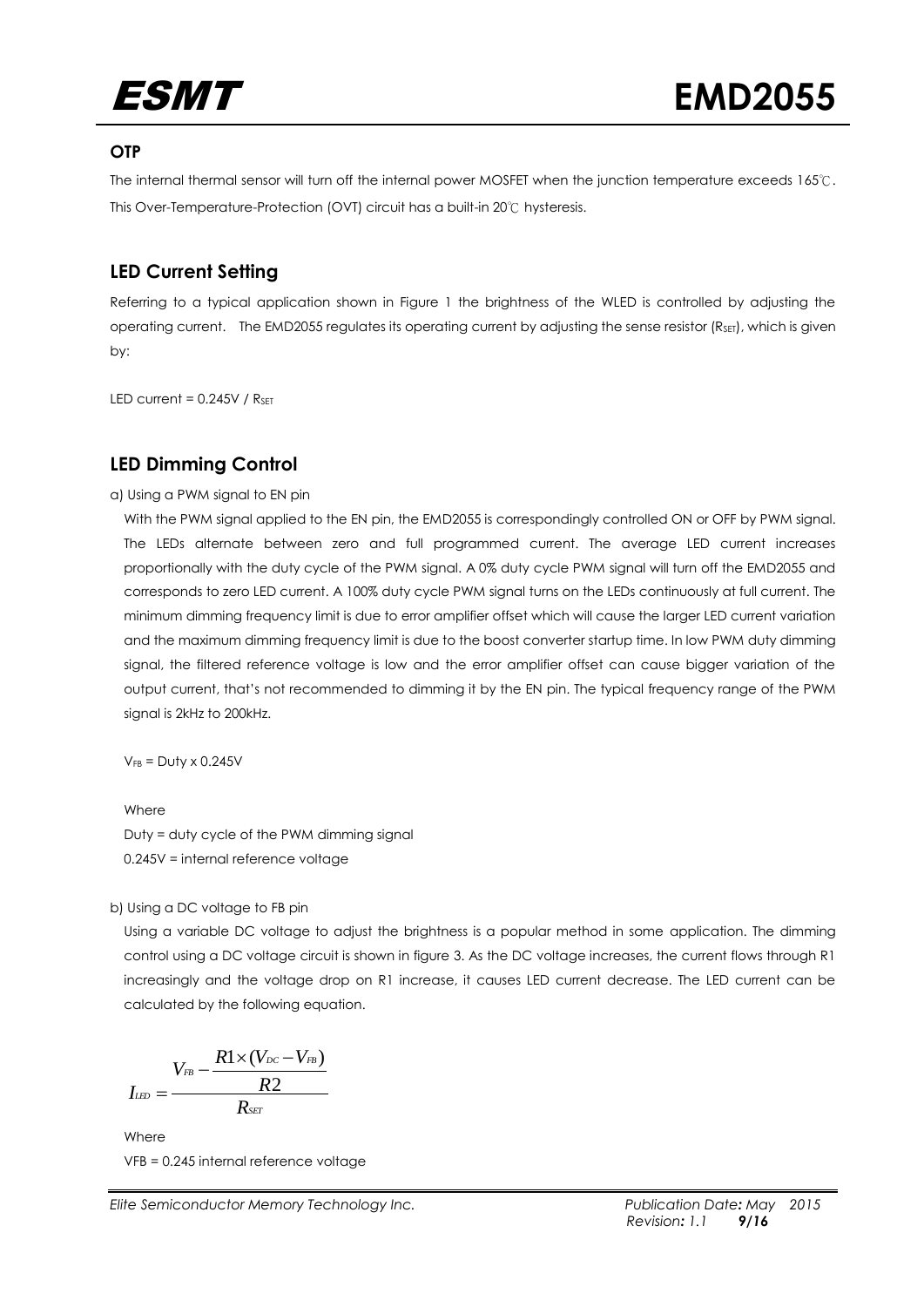

Fig. 3 Dimming control using a DC voltage

#### c) Using a filtered PWM signal to FB pin

Another common application is using a filtered PWM signal as an adjustable DC voltage for LED dimming control. A filtered PWM signal acts as the DC voltage to regulate the output current. The recommended application circuit is shown as figure 4. To fix the frequency of PWM signal and change the duty cycle of PWM signal can get different output current. This method can be used for higher frequency PWM dimming signals compared to method (a) using a PWM signal to EN pin. The lower limit of the PWM dimming frequency is controlled by the RC filter, PWM dimming frequency should be higher than the cutoff frequency of the RC filter (The recommended frequency of 2.8V PWM signal should be above 2kHz). The LED current can be calculated by the following equation.

$$
I_{\scriptscriptstyle L\scriptscriptstyle ED}=\frac{V_{\scriptscriptstyle FB}-\frac{R1\times(V_{\scriptscriptstyle PWM}\times Duty-V_{\scriptscriptstyle FB})}{R2+R3}}{R_{\scriptscriptstyle SET}}
$$

Where

VFB = 0.245 internal reference voltage

Duty = duty cycle of the PWM dimming signal from FB pin



Fig. 4 Dimming control using a filtered PWM signal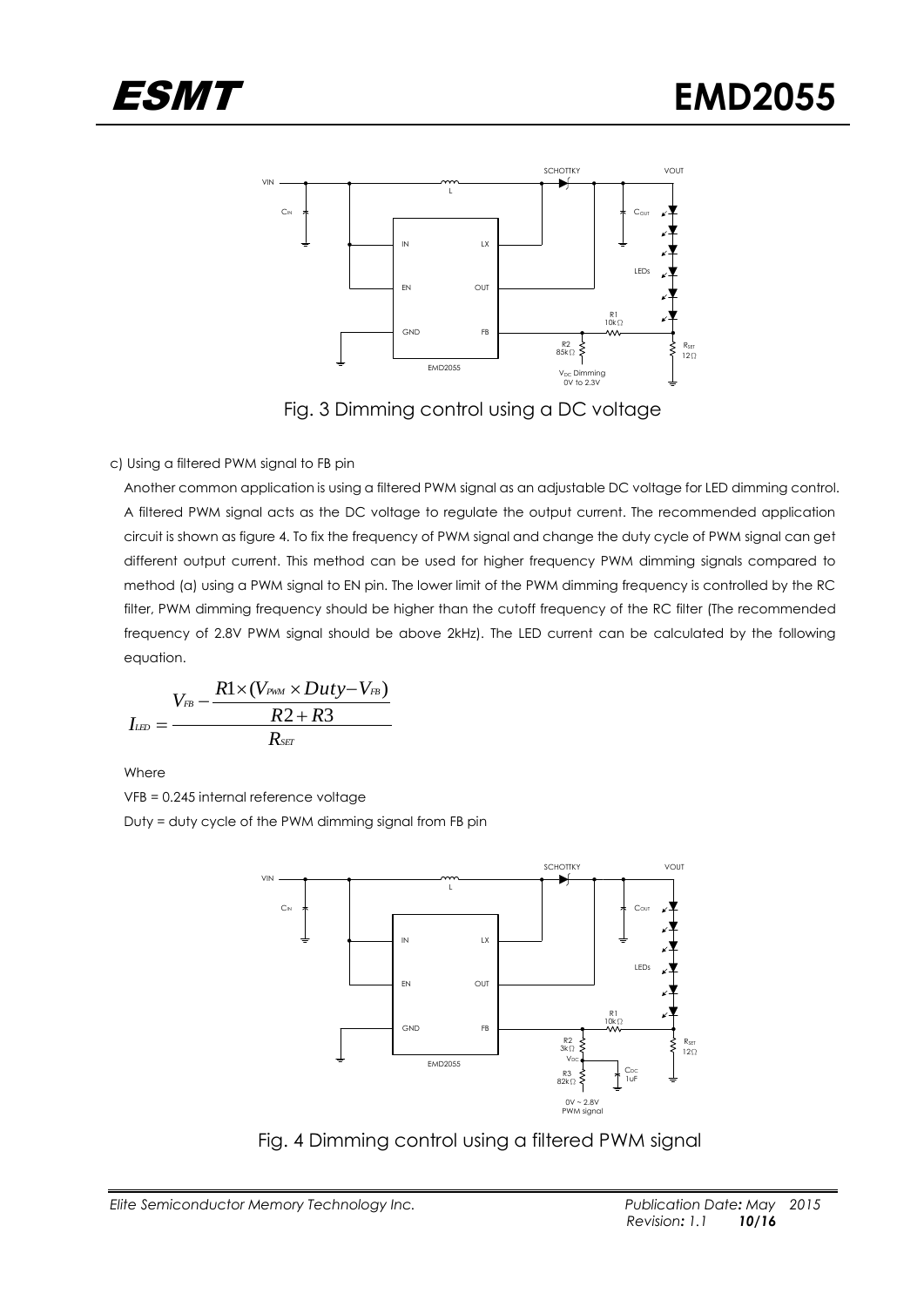



## **Cin and Cout Selection**

It is recommended to use the X5R or X7R which have best temperature and voltage characteristics of all the ceramics for a give value and size. A minimum input capacitance of 4.7μF is required for the EMD2055, the capacitor value may be increased without limit. The typical output capacitor value is 1μF, higher capacitance can be used to reduce voltage ripple.

## **Inductor Selection**

The inductor values range from 4.7μH to 22μH. The typical inductor value is 10μH. The low DCR inductor is preferred. In addition, the limit saturation current of inductor must exceed current limit of the EMD2055.

## **Diode Selection**

Referring to Figure 1 of the typical application, the EMD2055 is high switching control devise which demands a high speed rectification diode for optimum efficiency. The schottky diode is preferred, for high efficiency, schottky diode provide fast recovery time and low forward voltage that reduce power loss. The recover breakdown voltage of schottky diode must exceed output voltage.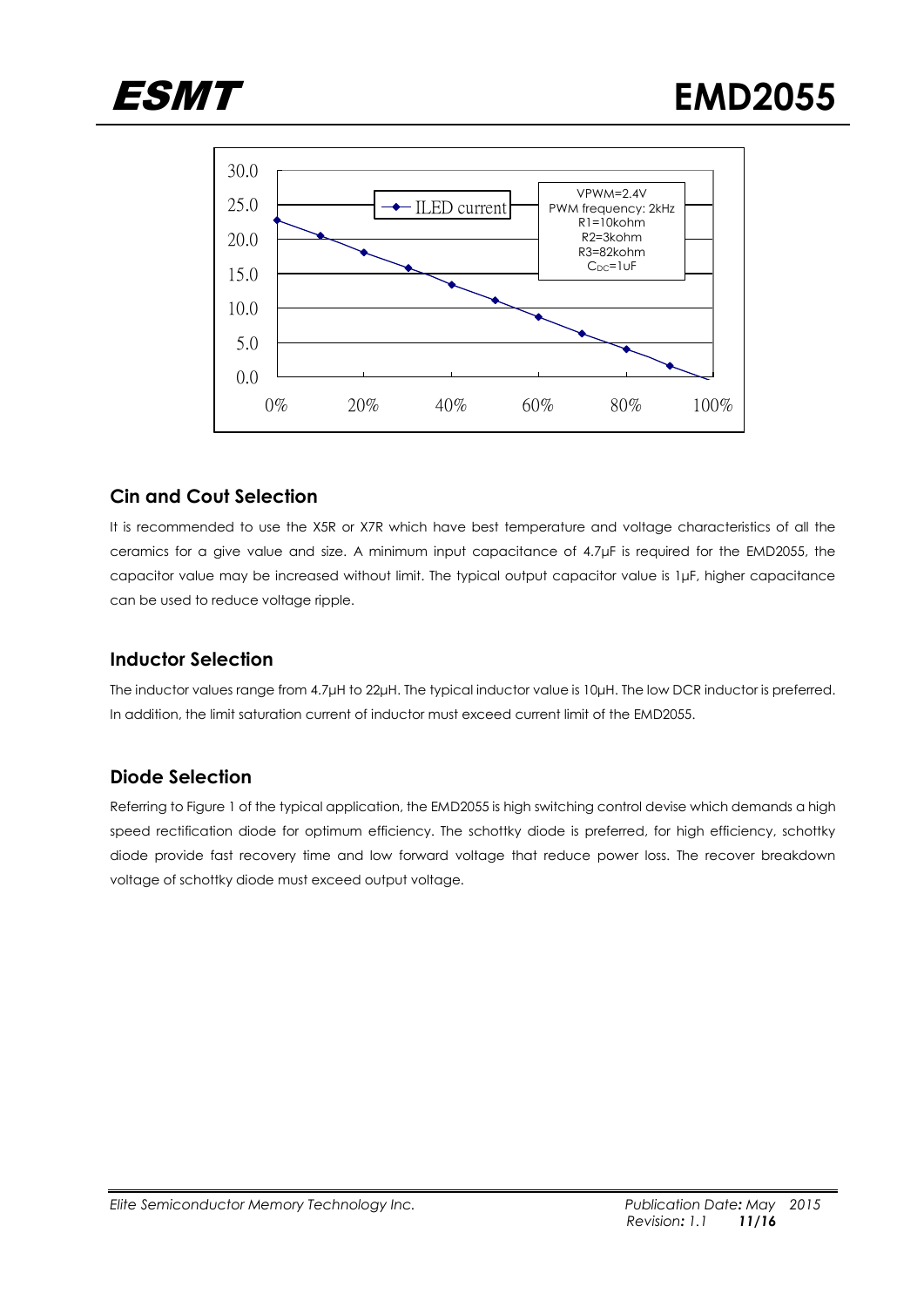

## **Application Circuit**

## **Application circuit for 10S1P**



Fig. 5

## **Application circuit for 9S3P**



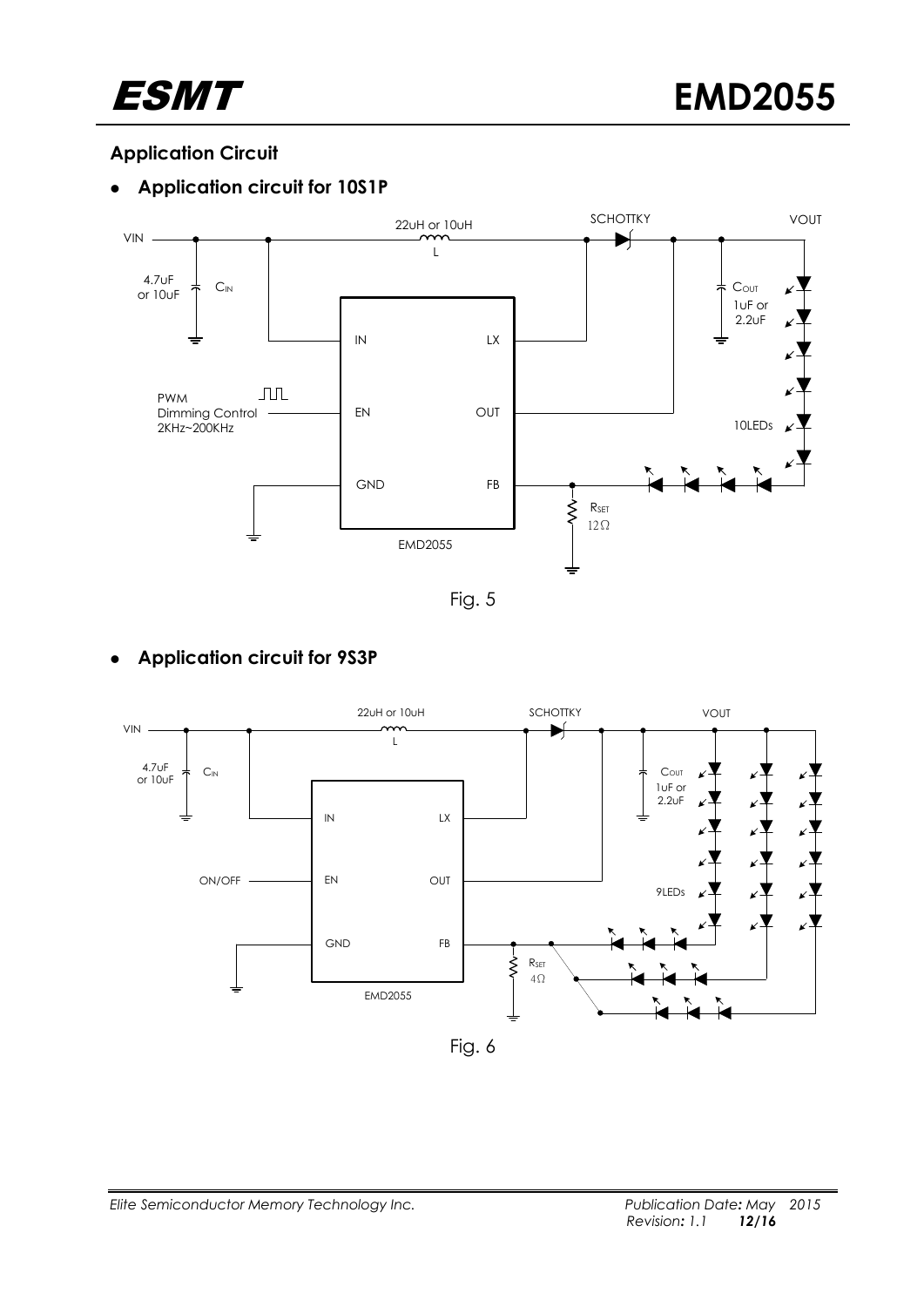

**Package Outline Drawing SOT-23-6**



**TOP VIEW**





|        |          | Dimension in mm |  |
|--------|----------|-----------------|--|
| Symbol | Min.     | Max.            |  |
| А      | 0.90     | 1.45            |  |
| A1     | 0.00     | 0.15            |  |
| b      | 0.30     | 0.50            |  |
| C      | 0.08     | 0.25            |  |
|        | 2.70     | 3.10            |  |
| E      | 1.40     | 1.80            |  |
| E1     | 2.60     | 3.00            |  |
| e      | 0.95 BSC |                 |  |
|        |          |                 |  |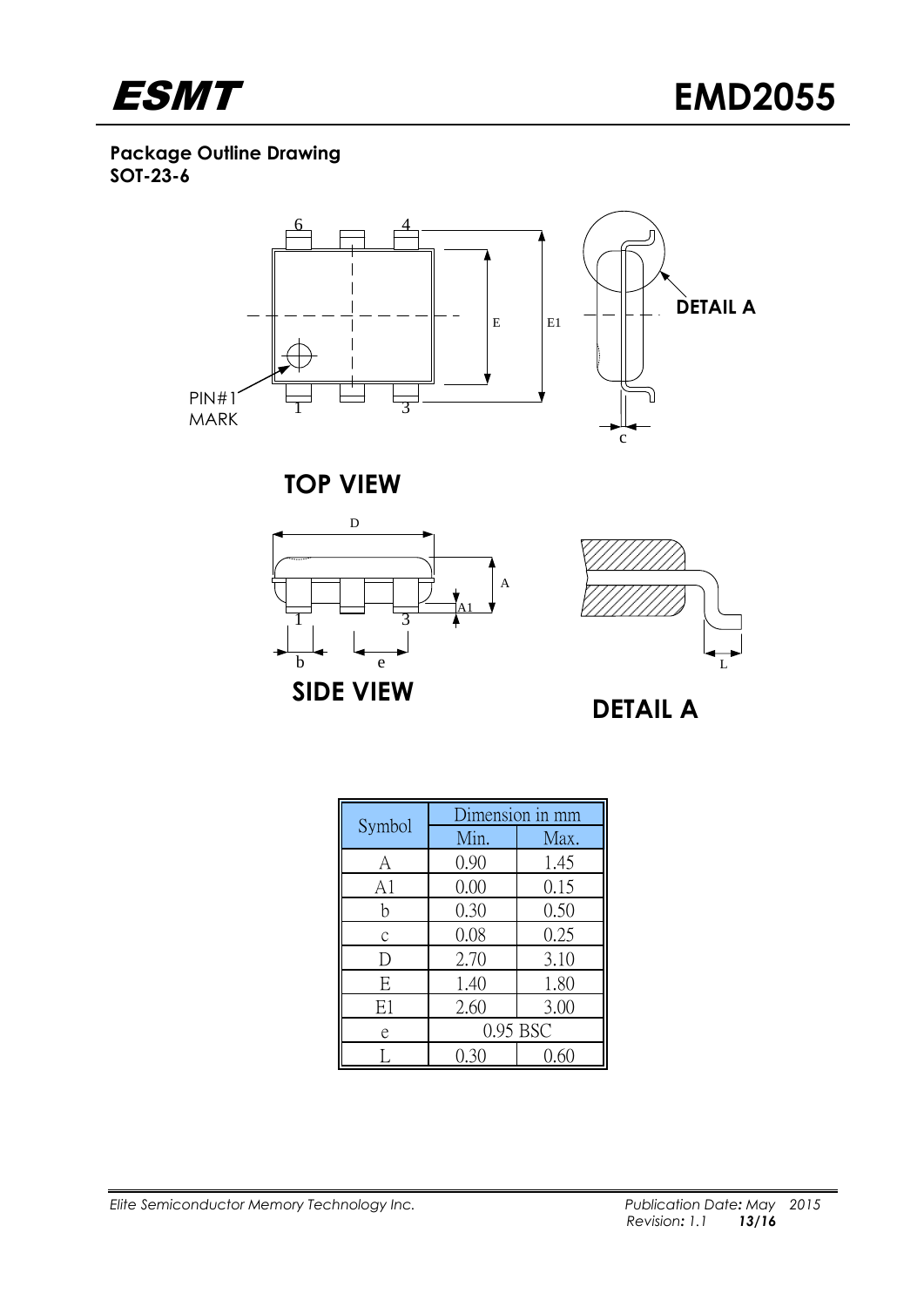

**Package Outline Drawing TDFN-8L (2x2 mm)**



**BOTTOM VIEW**

|                |      | Dimension in mm | Exposed pad    |                 |      |
|----------------|------|-----------------|----------------|-----------------|------|
| Symbol         | Min  | Max             |                | Dimension in mr |      |
| A              | 0.70 | 0.80            |                | Min             | Max  |
| A1             | 0.00 | 0.05            | D <sub>2</sub> | 1.10            | 1.25 |
| A <sub>3</sub> | 0.18 | 0.25            | E2             | 0.55            | 0.70 |
| n              | 0.18 | 0.30            |                |                 |      |
|                | 1.95 | 2.05            |                |                 |      |
| E              | 1.95 | 2.05            |                |                 |      |
| e              |      | 0.50 BSC        |                |                 |      |
|                |      | 0.45            |                |                 |      |

| ---<br>-----           |                 |      |  |  |  |
|------------------------|-----------------|------|--|--|--|
|                        | Dimension in mm |      |  |  |  |
|                        | Min             | Max  |  |  |  |
| $\left  \right\rangle$ | 110             | 1.25 |  |  |  |
|                        | በ 55            | 9 7O |  |  |  |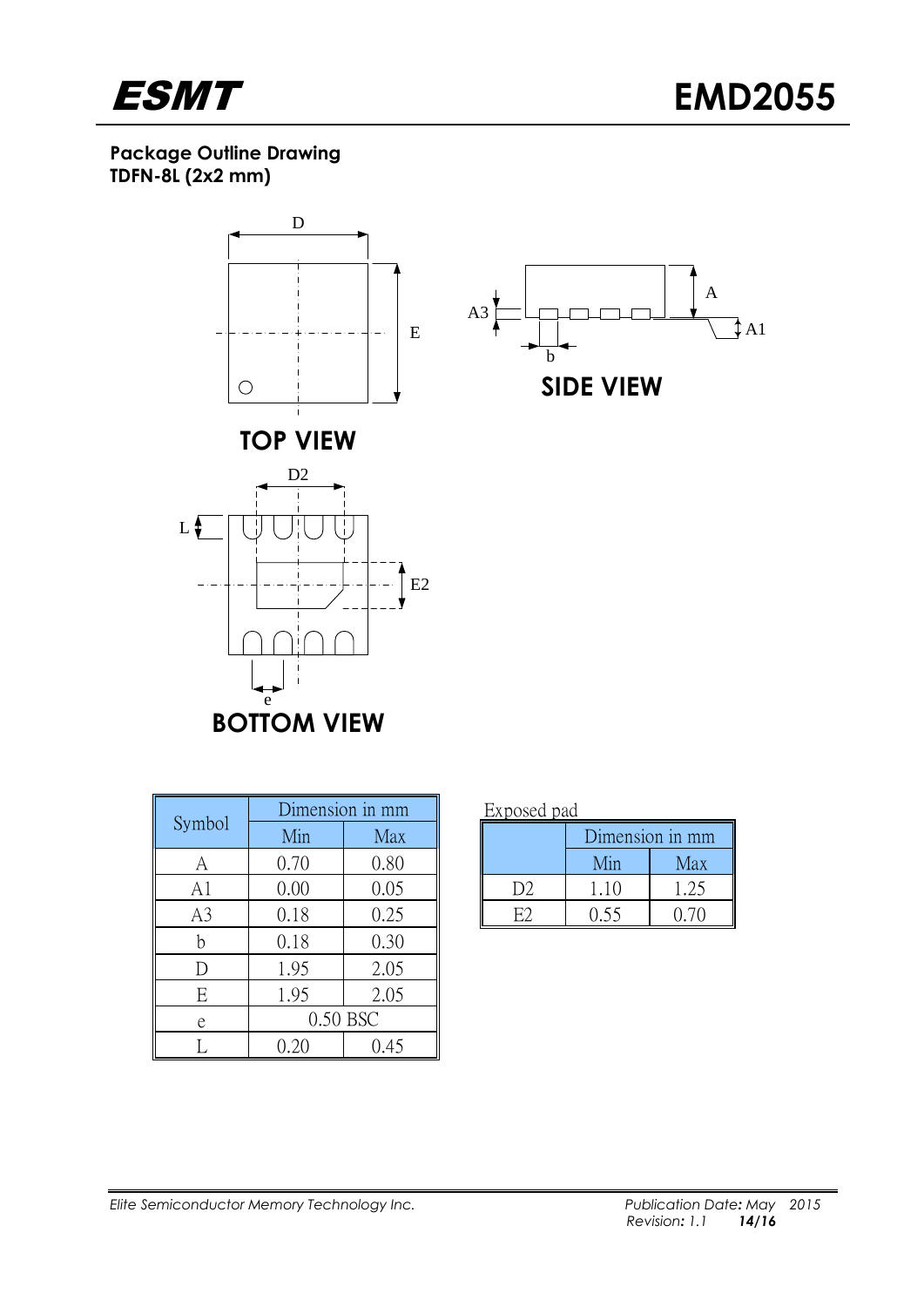

## **Revision History**

| <b>Revision</b> | Date       | <b>Description</b>                                                                    |
|-----------------|------------|---------------------------------------------------------------------------------------|
| 0.1             | 2013.10.09 | Initial version.                                                                      |
| 0.2             | 2014.04.07 | Updated dimming control information into.                                             |
| 1.0             | 2015.03.10 | Modify version to 1.0                                                                 |
|                 | 2015.05.18 | 1) Updated LX, OUT Voltage Maximum Ratings<br>2) Updated Features ; 10 WLEDs supports |